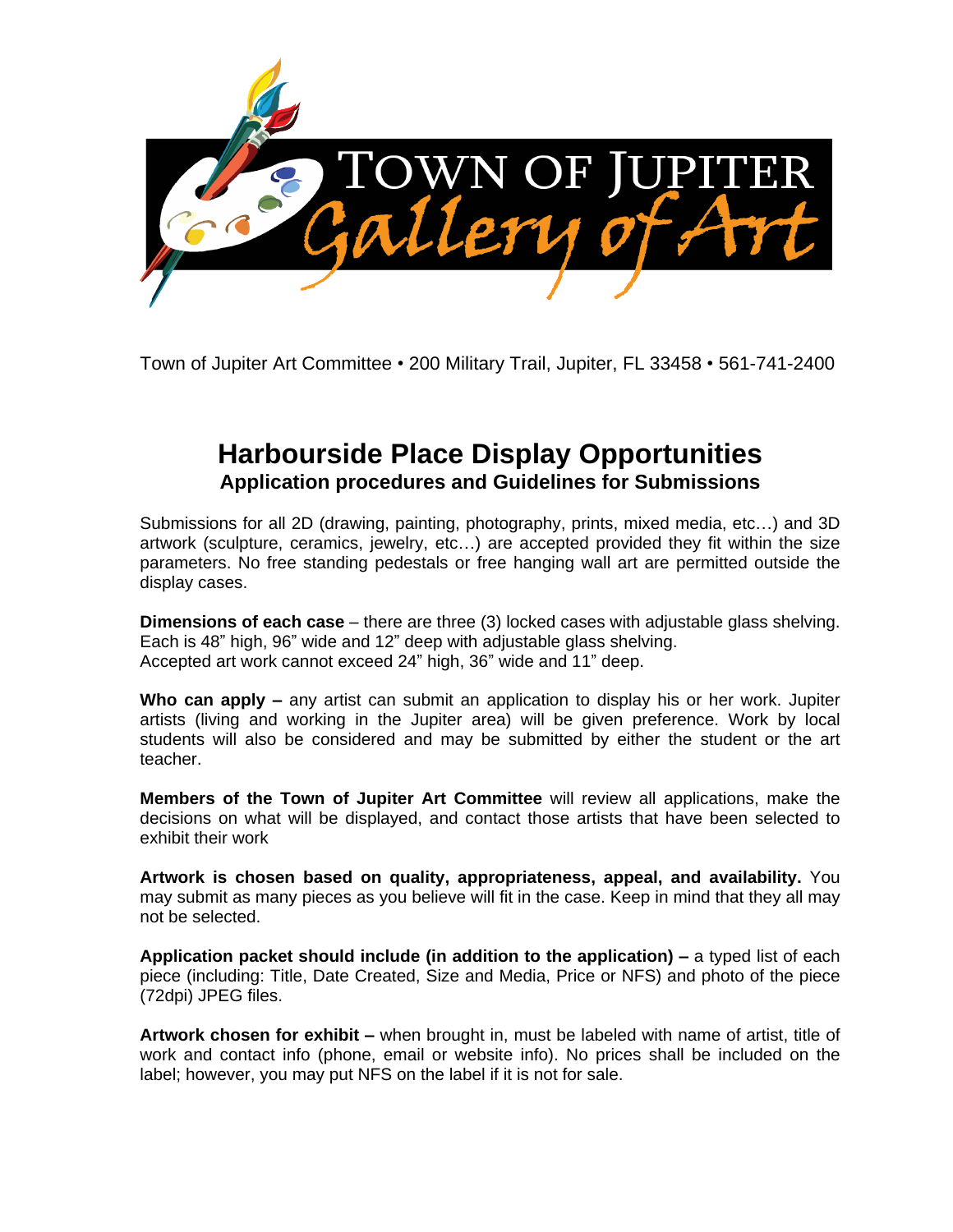

#### **Additional Information:**

• All purchases negotiations are to be directly conducted between artist and client. The Town of Jupiter Art Committee does not take any commissions for artwork sold.

• Artwork chosen for exhibit should be available for the full length of the exhibition time, approximately 1-2 months.

• If an artist needs to remove a piece before the timeframe is completed, it should be noted on the Artist Application form, if possible. The artist must contact Satu Oksanen at 561-741 2524 to arrange the logistics of retrieving the artwork.

• The Town of Jupiter will provide insurance coverage. if the exhibit contains items valued at not more than \$1,000 per item and \$50,000 per exhibition. If the artist feels this is not sufficient for their work, he/she is encouraged to provide additional insurance.

• By signing the Artist Application, the artist grants the Town of Jupiter Art Committee permission to reproduce images of accepted artwork for promotional purposes.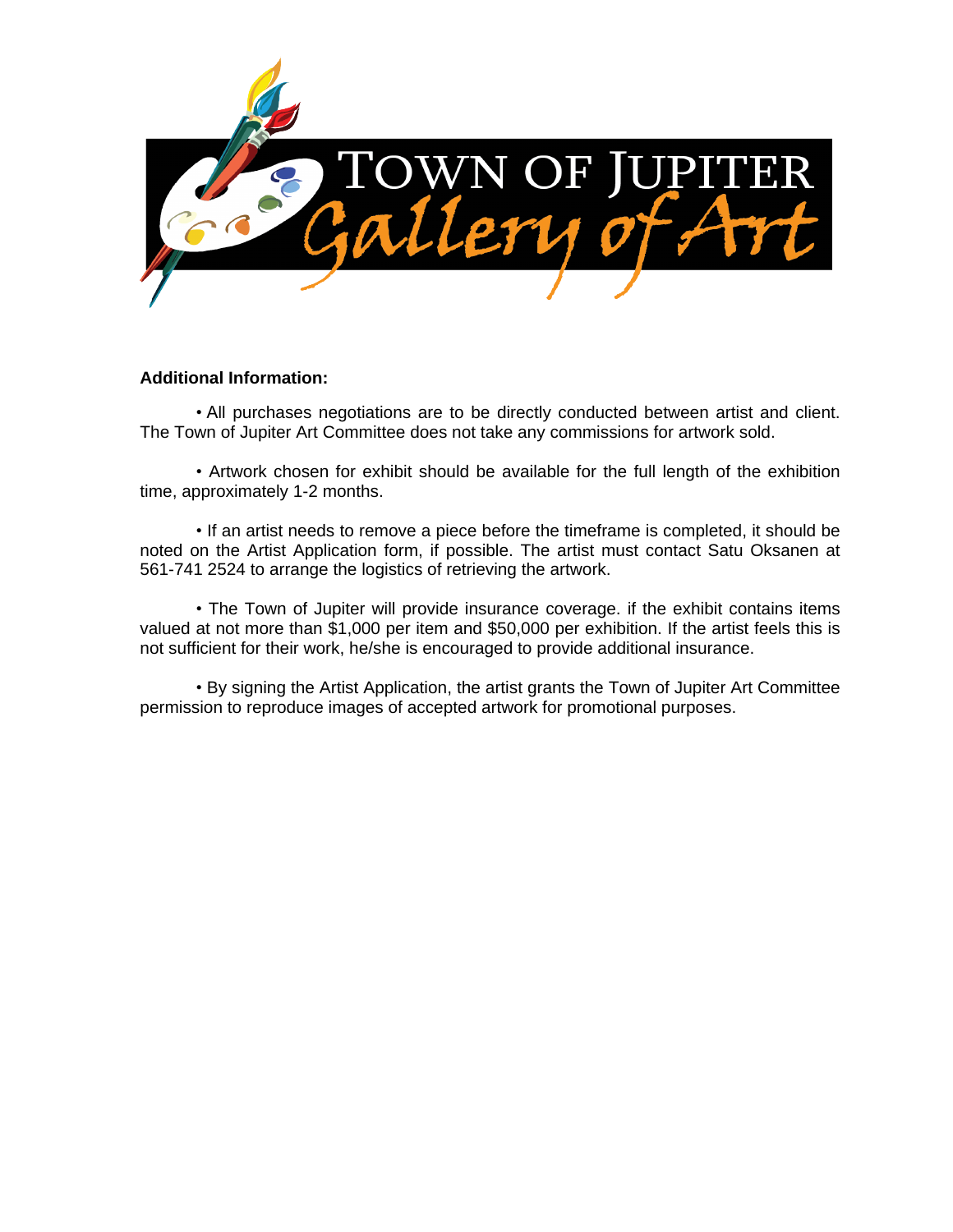

## **Town of Jupiter - Artist Application Harbourside Place Display**

**Artist Contact Information:** Please Type or Print Clearly

Artist Name: **Artist Name**: **Artist Name**: **Artist Name**: **Artist Name**: **Artist Name**: **Artist Name: Artist Name: Artist Name: Artist Name: Artist Name: Artist Name: Artist Name: Artist Name: Artist Name:** 

If Artist is a student, name of teacher; if artist is under 18, please also include name and or parent or guardian.

| Day Phone: __________________________________ Evening Phone: ___________________ |  |  |  |
|----------------------------------------------------------------------------------|--|--|--|
|                                                                                  |  |  |  |
|                                                                                  |  |  |  |
| <b>Submission Information:</b>                                                   |  |  |  |
| Dates artworks are available for exhibition: ___________________________________ |  |  |  |
| Number of Pieces Submitted: __________                                           |  |  |  |
| Please email your submission to: SatuO@jupiter.fl.us                             |  |  |  |
|                                                                                  |  |  |  |
|                                                                                  |  |  |  |

Artist Signature: \_\_\_\_\_\_\_\_\_\_\_\_\_\_\_\_\_\_\_\_\_\_\_\_\_\_\_\_\_\_\_\_\_\_\_\_\_\_\_\_\_ Date: \_\_\_\_\_\_\_\_\_\_\_\_\_